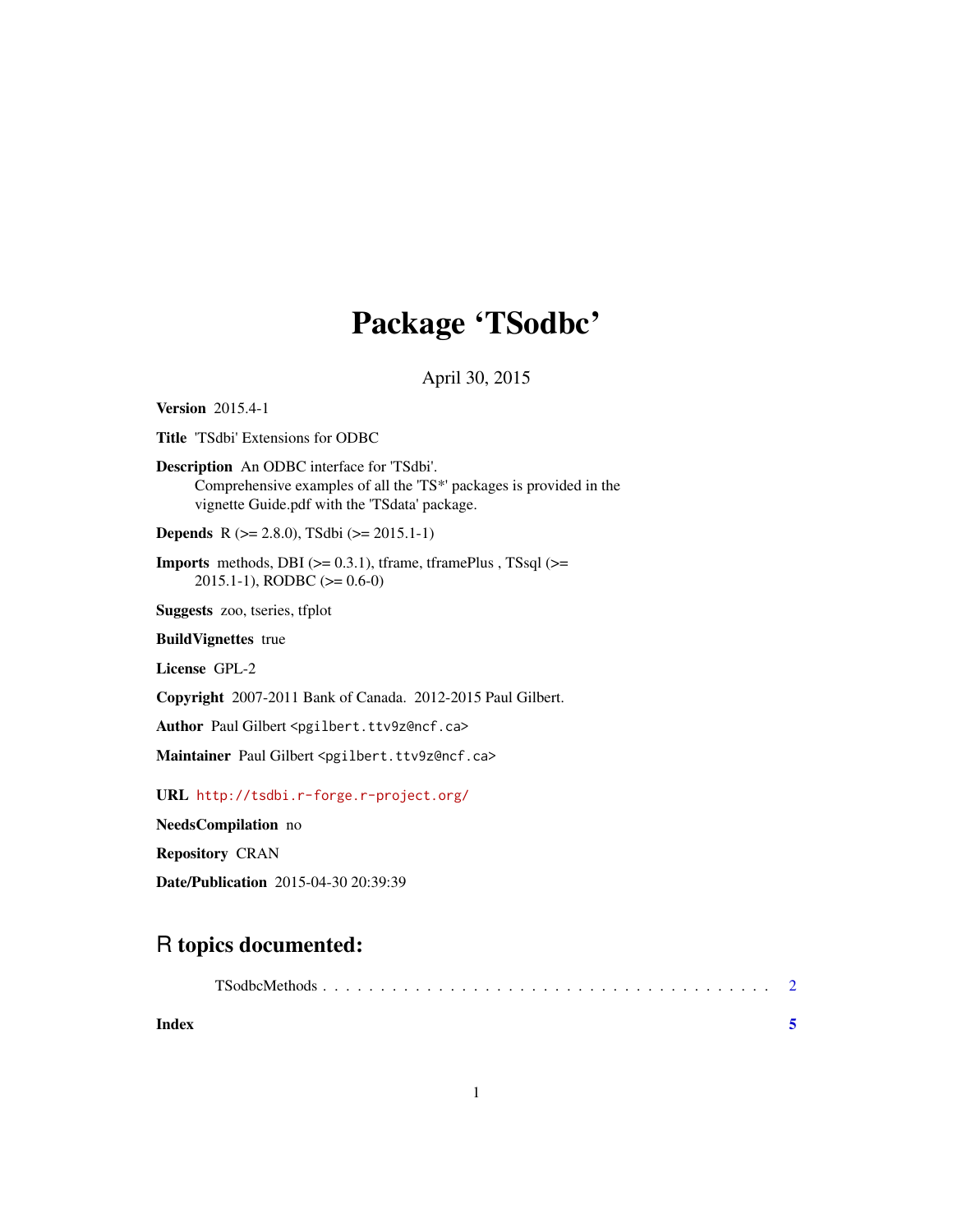<span id="page-1-0"></span>

#### **Description**

Methods for TSdbi ODBC time series dtabase connection.

#### Usage

```
\text{odbc}(\ldots)## S4 method for signature 'odbcConnection,missing'
TSconnect(q, dbname, ...)
    ## S4 method for signature 'character,TSodbcConnection'
TSget(serIDs, con,
       TSrepresentation=getOption("TSrepresentation"),
       tf=NULL, start=tfstart(tf), end=tfend(tf), names=NULL,
       TSdescription=FALSE, TSdoc=FALSE, TSlabel=FALSE, TSsource=TRUE,
       vintage=getOption("TSvintage"), panel=getOption("TSpanel"), ...)
    ## S4 method for signature 'ANY,character,TSodbcConnection'
TSput(x, serIDs, con, Table=NULL,
       TSdescription.=TSdescription(x), TSdoc.=TSdoc(x), TSlabel.=TSlabel(x),
        TSsource.=TSsource(x),
       vintage=getOption("TSvintage"), panel=getOption("TSpanel"), ...)
    ## S4 method for signature 'character,TSodbcConnection'
TSdates(serIDs, con,
       vintage=getOption("TSvintage"), panel=getOption("TSpanel"), ...)
    ## S4 method for signature 'character, TSodbcConnection'
TSdelete(serIDs, con,
   vintage=getOption("TSvintage"), panel=getOption("TSpanel"), ...)
    ## S4 method for signature 'character,TSodbcConnection'
TSdescription(x, con, ...)
    ## S4 method for signature 'character,TSodbcConnection'
TSdoc(x, con, ...)## S4 method for signature 'character, TSodbcConnection'
TSlabel(x, con, ...)
    ## S4 method for signature 'character,TSodbcConnection'
TSsource(x, con, ...)
    ## S4 method for signature 'TSodbcConnection'
TSvintages(con)
```
#### Arguments

| q      | A character string indicating the query interface to use, or a database connection<br>object.                            |
|--------|--------------------------------------------------------------------------------------------------------------------------|
| dbname | The name of the database to which the connection should be established, omitted<br>if q is a database connection object. |
| con    | A database connection.                                                                                                   |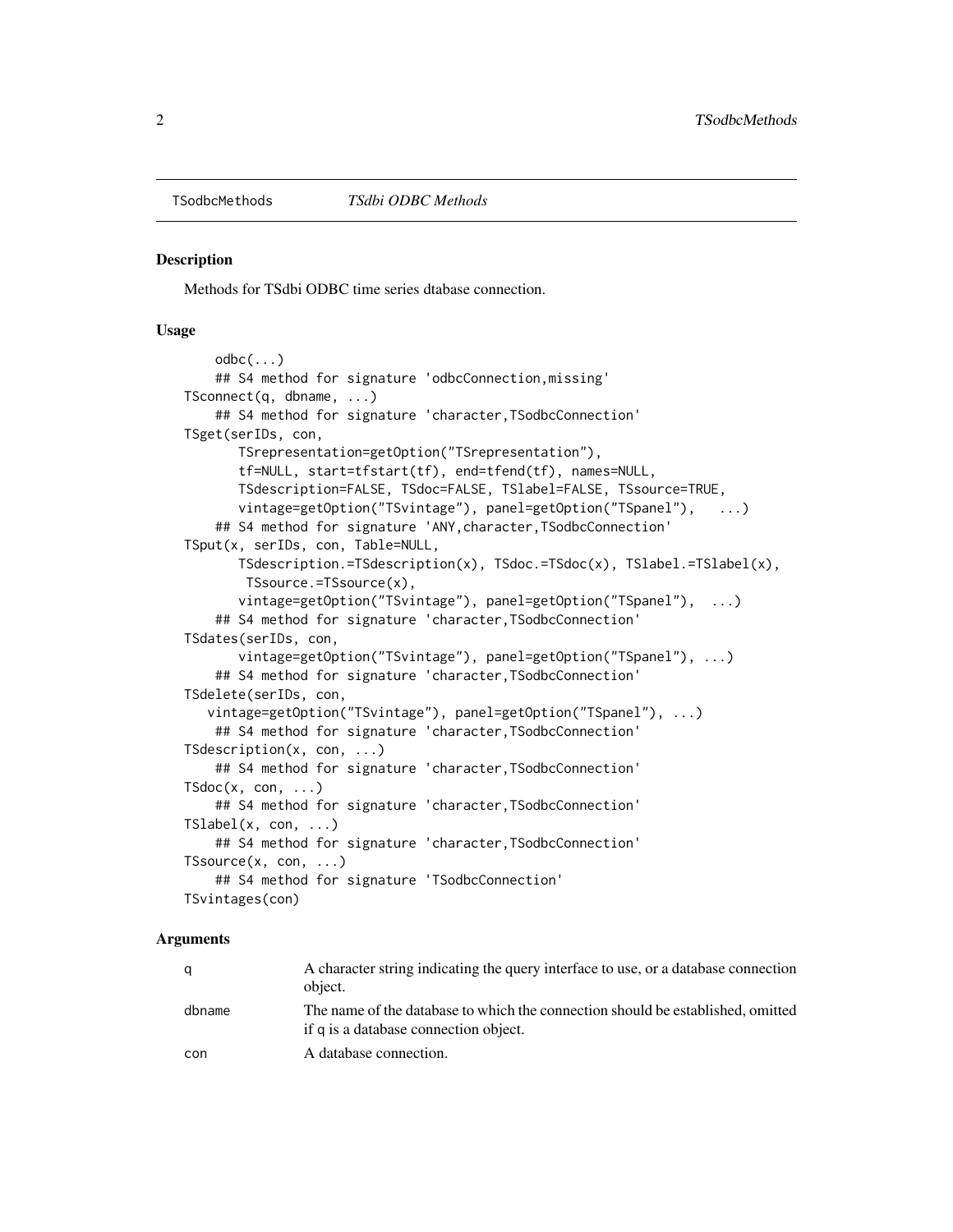## <span id="page-2-0"></span>TSodbcMethods 3

| serIDs           | identifiers for series to extract.                                                                                    |  |  |  |  |  |  |  |  |
|------------------|-----------------------------------------------------------------------------------------------------------------------|--|--|--|--|--|--|--|--|
| X                | data series to put on the database, or a series identifier for TS description and<br>TSdoc.                           |  |  |  |  |  |  |  |  |
| TSrepresentation |                                                                                                                       |  |  |  |  |  |  |  |  |
|                  | time series representation to use for the result.                                                                     |  |  |  |  |  |  |  |  |
| names            | Optional character vector to use for series names.                                                                    |  |  |  |  |  |  |  |  |
| tf               | Optional tframe to use for truncating data. (See tfwindow.)                                                           |  |  |  |  |  |  |  |  |
| start            | Optional start date to use for truncating data. (See tfwindow.)                                                       |  |  |  |  |  |  |  |  |
| end              | Optional end date to use for truncating data. (See tfwindow.)                                                         |  |  |  |  |  |  |  |  |
| TSdescription    | TRUE or FALSE indicating whether description should be extracted                                                      |  |  |  |  |  |  |  |  |
| TSdescription.   | Description to put on the database.                                                                                   |  |  |  |  |  |  |  |  |
| TSdoc            | TRUE or FALSE indicating whether documentation should be extracted.                                                   |  |  |  |  |  |  |  |  |
| TSdoc.           | Documentation to put on the database.                                                                                 |  |  |  |  |  |  |  |  |
| <b>TSlabel</b>   | TRUE or FALSE indicating whether series label should be extracted.                                                    |  |  |  |  |  |  |  |  |
| TSlabel.         | Short series label to put on the database.                                                                            |  |  |  |  |  |  |  |  |
| <b>TSsource</b>  | TRUE or FALSE indicating whether source indication should be extracted.                                               |  |  |  |  |  |  |  |  |
| TSsource.        | Source indication to put on the database.                                                                             |  |  |  |  |  |  |  |  |
| Table            | Character string indicating database table. (In TSput this is necessary if it cannot<br>be determined automatically). |  |  |  |  |  |  |  |  |
| vintage          | Vintage to be supplied (if supported by db).                                                                          |  |  |  |  |  |  |  |  |
| panel            | Panel to be supplied (if supported by db).                                                                            |  |  |  |  |  |  |  |  |
| .                | Arguments passed to other methods.                                                                                    |  |  |  |  |  |  |  |  |

## Details

These are ODBC methods for TSdbi. See the TSdbi for details and see the vignette distributed with the package TSdata for more complete examples. Package TSsql is required for functions createTSdbTables() and removeTSdbTables(). Typically createTSdbTables() will only be done once, and the tables will not be removed. These steps are done in the example below.

#### Value

depends.

# See Also

[TSdbi-package](#page-0-0), [dbConnect](#page-0-0), [TSput](#page-0-0) [sqlQuery](#page-0-0)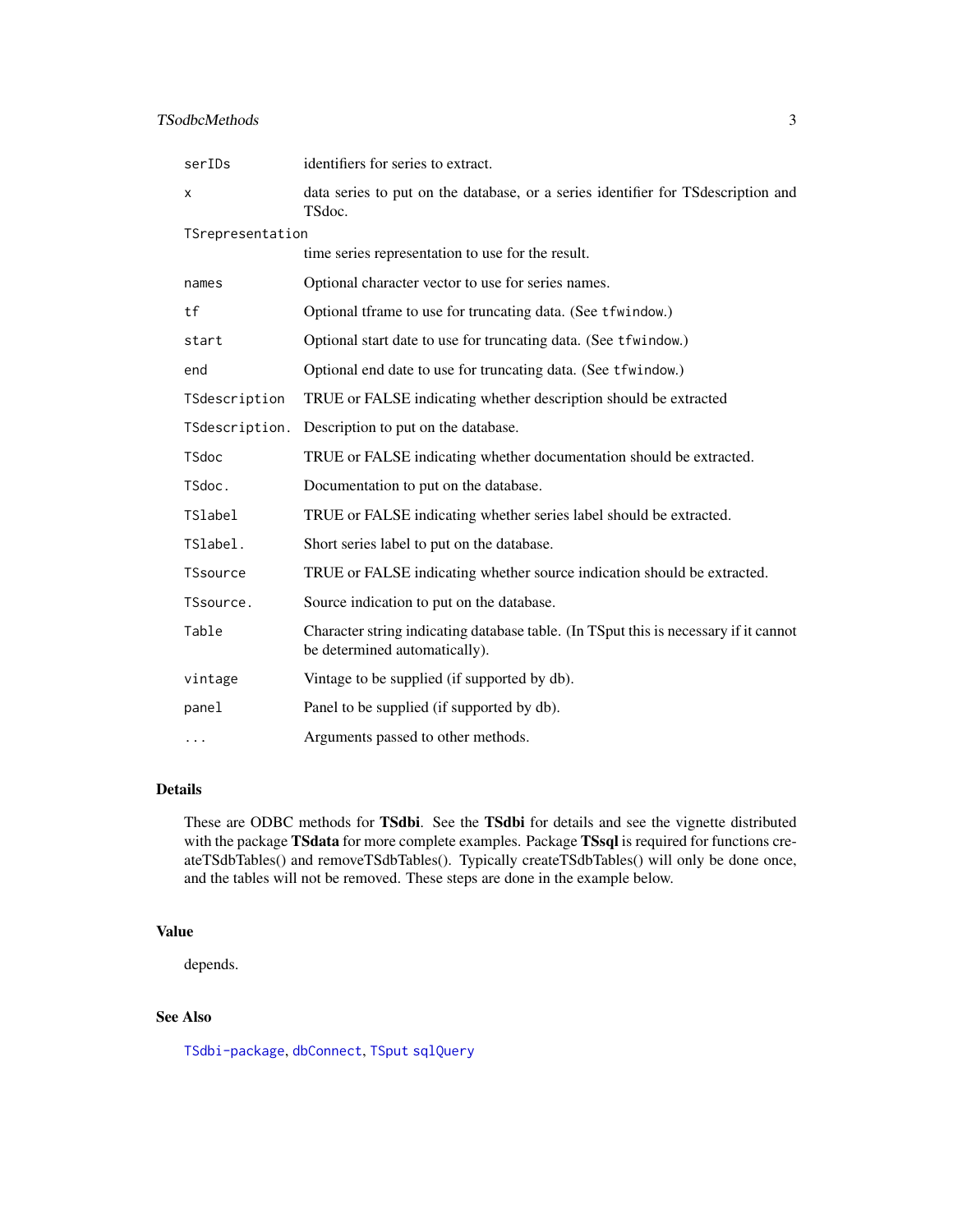## Examples

```
require("tfplot")
## Not run:
  require("RODBC")
  setup <- RODBC::odbcConnect(dsn="test")
 TSsql::createTSdbTables(setup, index=FALSE)
  con <- TSconnect("odbc", dbname="test")
  z <- ts(rnorm(100), start=c(1975,1), frequency=12)
  seriesNames(z) <- "random1"
  if(TSexists("random1", con)) TSreplace(z, con) else
  TSput(z, con)
  z1 <- TSget("random1", con)
  tfplot(z1)
  z \leq ts(matrix(rnorm(100),50,2), start=c(1975,1), frequency=4)
  seriesNames(z) <- c("random2","random3")
  if(TSexists("random2", con) |
    TSexists("random3", con) ) TSreplace(z, con) else
  TSput(z, con)
  z2 <- TSget("random2", con)
  tfplot(z2)
  TSdates("D1", con)
  TSdates("random2", con)
  TSdates(c("random1","random2","random3"), con)
  TSmeta("random2", con)
  options(TSconnection=con)
  z2 <- TSget(c("random2","random3"))
  z <- TSdates(c("D1","random2","random3"))
  print(z)
  TSmeta("random2")
  TSdelete("random1", con)
  TSdelete("random2")
  TSsql::removeTSdbTables(con, yesIknowWhatIamDoing=TRUE)
  dbDisconnect(con)
```
## End(Not run)